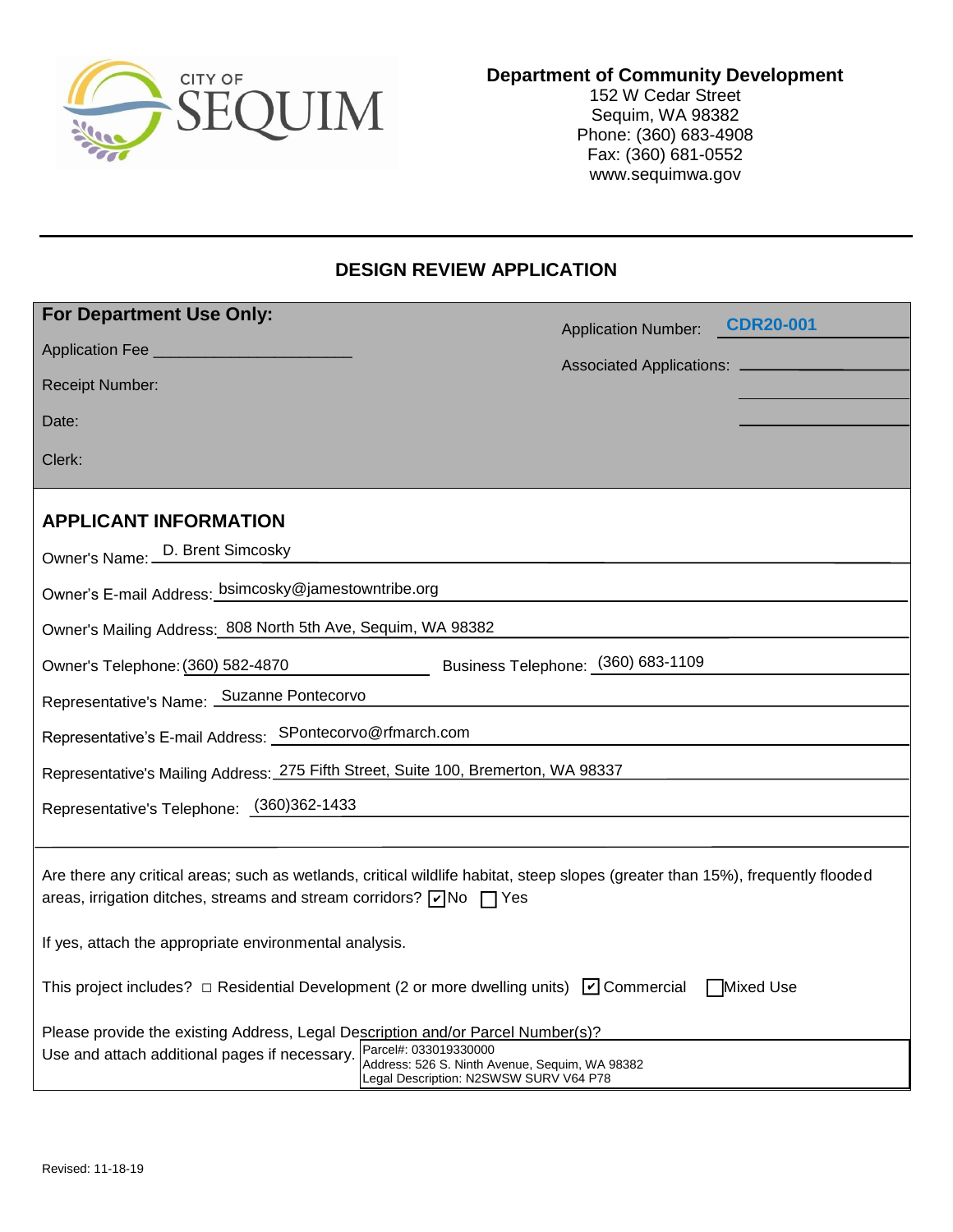# **Design Review Application Submittal Requirements Checklist**

## *\*\*\*It is the responsibility of the applicant to ensure that all submittal requirements listed below are turned in as part of this application. Incomplete applications will not be accepted by the City of Sequim Department of Community Development. \*\*\**

- **D** A Pre-Application meeting shall take place prior to formal submittal of the Design Review application).
- $\triangledown$  A completed project permit application form, including SEPA checklist for non-exempt projects submitted pursuant to Chapter [16.04](https://www.codepublishing.com/WA/Sequim/html/Sequim16/Sequim1604.html#16.04) SMC as amended [SMC 20.01.120(B)(1)].
- □ A Site Plan/Layout drawn to scale no smaller than one-inch equals 30 feet, showing location and size of all structures, critical areas, required buffer areas, landscape areas, open spaces, common areas or plazas, walkways, preliminary stormwater retention/detention facilities, parking lot layout and vehicle circulation. The site plan should also identify all easements or other encumbrances restricting the use of the property [SMC 18.24.032(C)(1) & SMC 20.01.120(B)(5).
- $\Box$  A verified statement by the applicant that the property affected by the application is in the exclusive ownership of the applicant, or that the applicant has submitted the application with the written consent of all owners of the affected property. A photocopy of the property deeds shall be provided [SMC 20.01.120(B)(2)].
- □ A property and/or legal description of the site, as required by the applicable development regulations [SMC 20.01.120(B)(3)].
- $\triangledown$  Assessor's map and a list of tax parcels and their owners for all properties within 300 feet of the property and properties to which public notice must be sent as provided in SMC [20.01.190](https://www.codepublishing.com/WA/Sequim/html/Sequim20/Sequim2001.html#20.01.190) [SMC 20.01.120(B)(6)].
- $\triangledown$  Preliminary Landscape Plan showing the species, size and location of all existing indigenous and native trees eight inches in diameter or larger, and other significant shrubs, groundcovers, and ornamental grasses within the property subject to the application. This plan must also include all proposed new landscaping, and whether it is associated with stormwater management [SMC 18.24.032(C)(2)].
- $\triangledown$  Stormwater Site Plan showing all proposed best management practices to be used in the site design. The plan, defined in Chapter [13.104](https://www.codepublishing.com/WA/Sequim/html/Sequim13/Sequim13104.html#13.104) SMC, shall identify and describe the type of stormwater management technique(s) being used and applicable calculations (e.g., size, capacity, etc.) [SMC 18.24.032(C)(3)].
- Preliminary Grading Plan providing an accurate topographic map of the property, delineating contours, existing and proposed, at no greater than five-foot intervals. The plan shall indicate all proposed cuts, fills and retaining wall heights and include areas of disturbance necessary to construct all retaining walls, structures and impervious surfaces [SMC 18.24.032(C)(5)].
- Preliminary Utilities Plan showing the location and type of any proposed utilities [SMC 18.24.032(C)(6)].
- $\triangledown$  Colored Elevation Drawings of all buildings showing dimensions and proposed materials including roofing, siding, windows and trim. Drawings shall include conceptual trim and cornice design and roof pitch. If landscaping is proposed to soften or mitigate architectural modulation or details, additional elevation drawings showing proposed landscaping shall be provided [SMC 18.24.032(C)(7)].